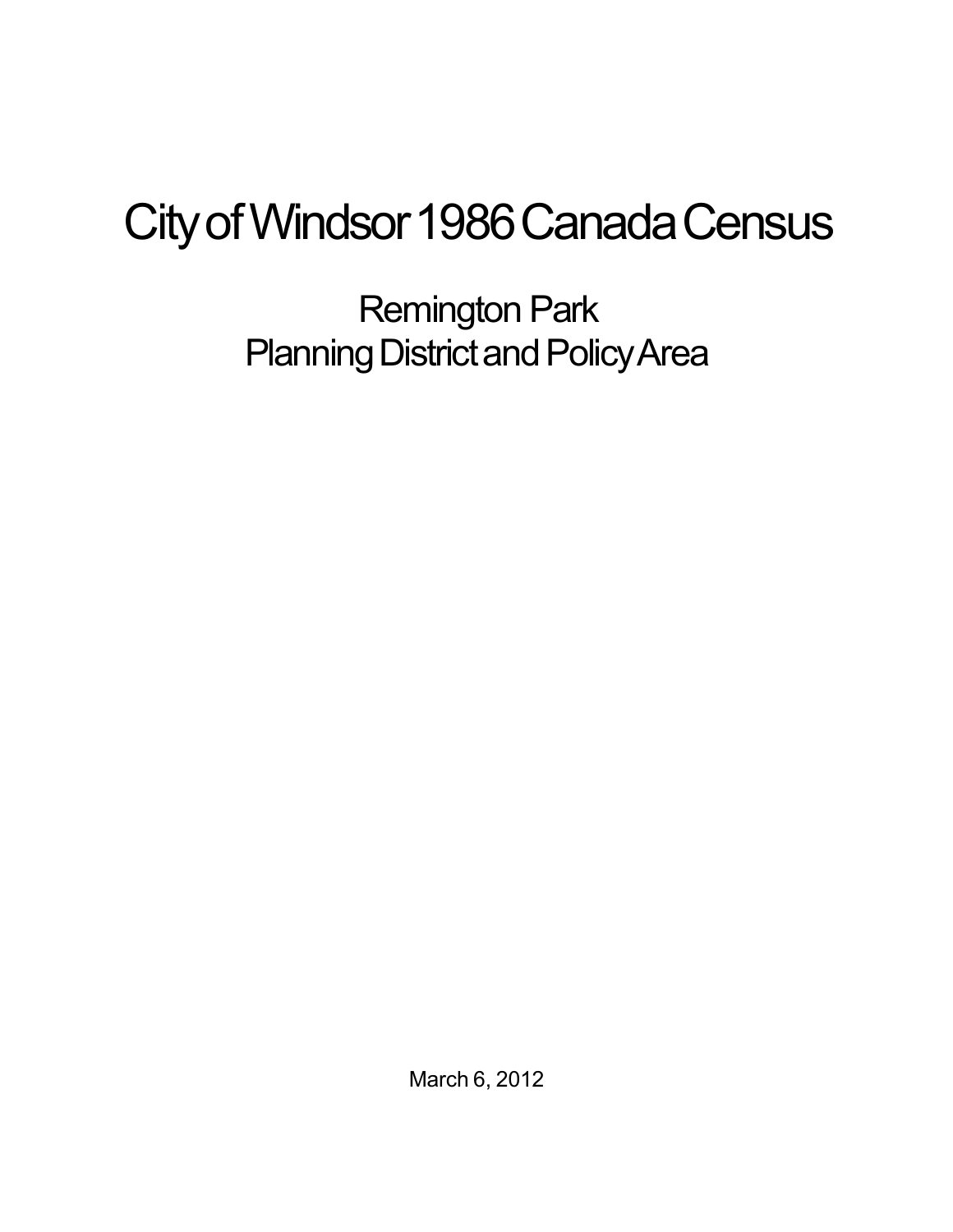## **Table of Contents**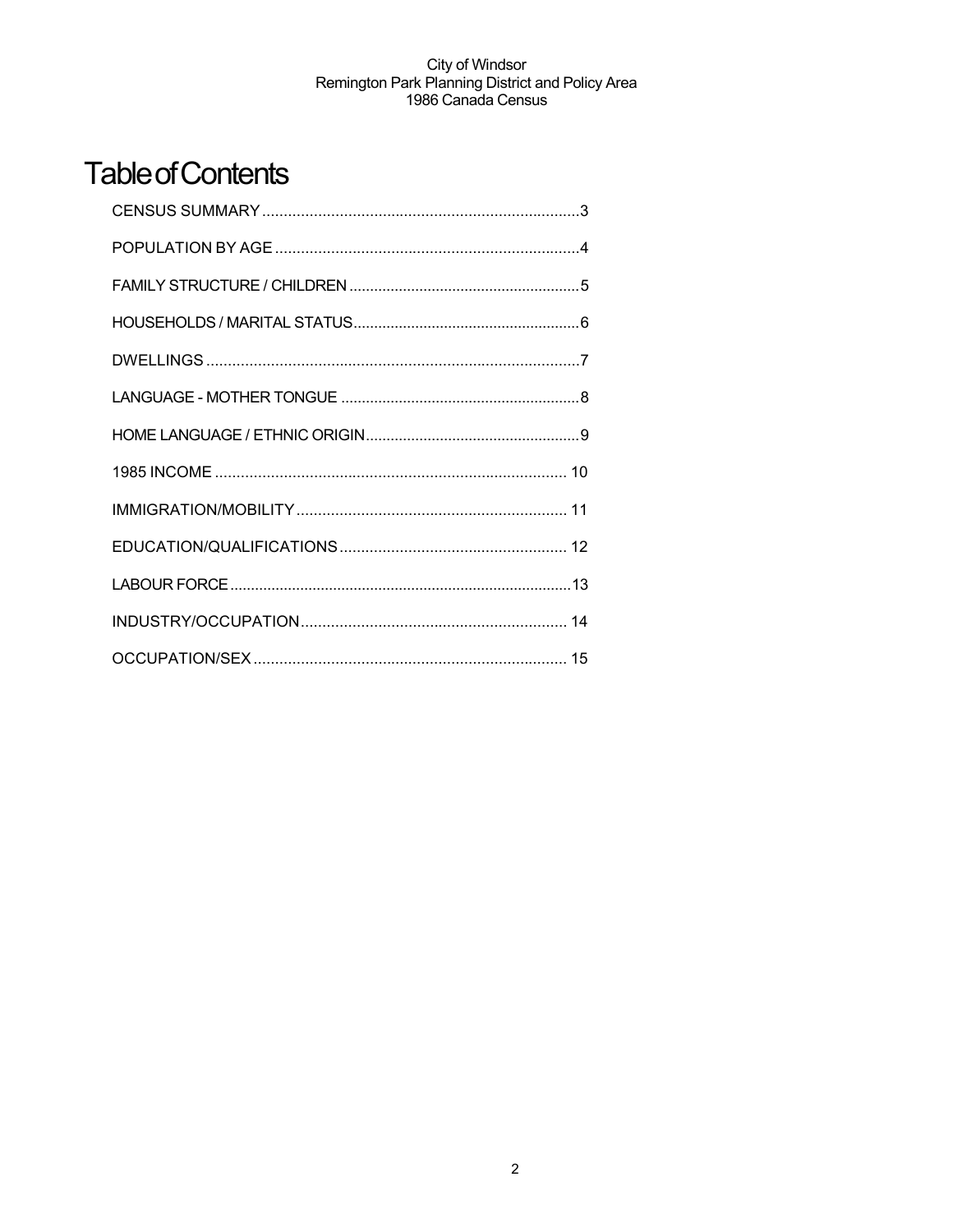## **CENSUS SUMMARY**

| <b>CENSUS SUMMARY</b>                                                                                                                                                                                  | <b>Remington Park</b>                                               |                                                         |
|--------------------------------------------------------------------------------------------------------------------------------------------------------------------------------------------------------|---------------------------------------------------------------------|---------------------------------------------------------|
| Total population (% base)                                                                                                                                                                              | 3,686                                                               |                                                         |
| By sex:<br>Male<br>Female                                                                                                                                                                              | 1,850<br>1,810                                                      | 50%<br>49%                                              |
| By age:<br>0 to 4 years<br>5 to 19 years<br>20 to 24 years<br>25 to 34 years<br>35 to 44 years<br>45 to 54 years<br>55 to 64 years<br>65 to 74 years<br>75 years and over<br>Average age of population | 255<br>875<br>325<br>640<br>475<br>370<br>370<br>210<br>145<br>33.9 | 7%<br>24%<br>9%<br>17%<br>13%<br>10%<br>10%<br>6%<br>4% |
| Total census families (% base)                                                                                                                                                                         | 1,010                                                               |                                                         |
| <b>Husband-wife families</b><br>With no children at home<br>With children at home<br>Lone-parent families<br><b>Total children at home</b>                                                             | 895<br>300<br>590<br>110<br>1,335                                   | 89%<br>30%<br>58%<br>11%                                |
| Average children per family                                                                                                                                                                            | 1.3                                                                 |                                                         |
| Private households (% base)<br><b>Persons in households</b><br>Average persons per household                                                                                                           | 1,220<br>3,645                                                      |                                                         |
| Occupied dwellings (% base)<br><b>Owned</b><br>Rented                                                                                                                                                  | 1,225<br>1,055<br>165                                               | 86%<br>13%                                              |
| Single detached house<br>Apartment 5 or more storeys<br>Other type of dwelling                                                                                                                         | 1,135<br>90                                                         | 93%<br>0%<br>7%                                         |
| 1985 Avg. hhld income (est.)                                                                                                                                                                           | 36,311                                                              |                                                         |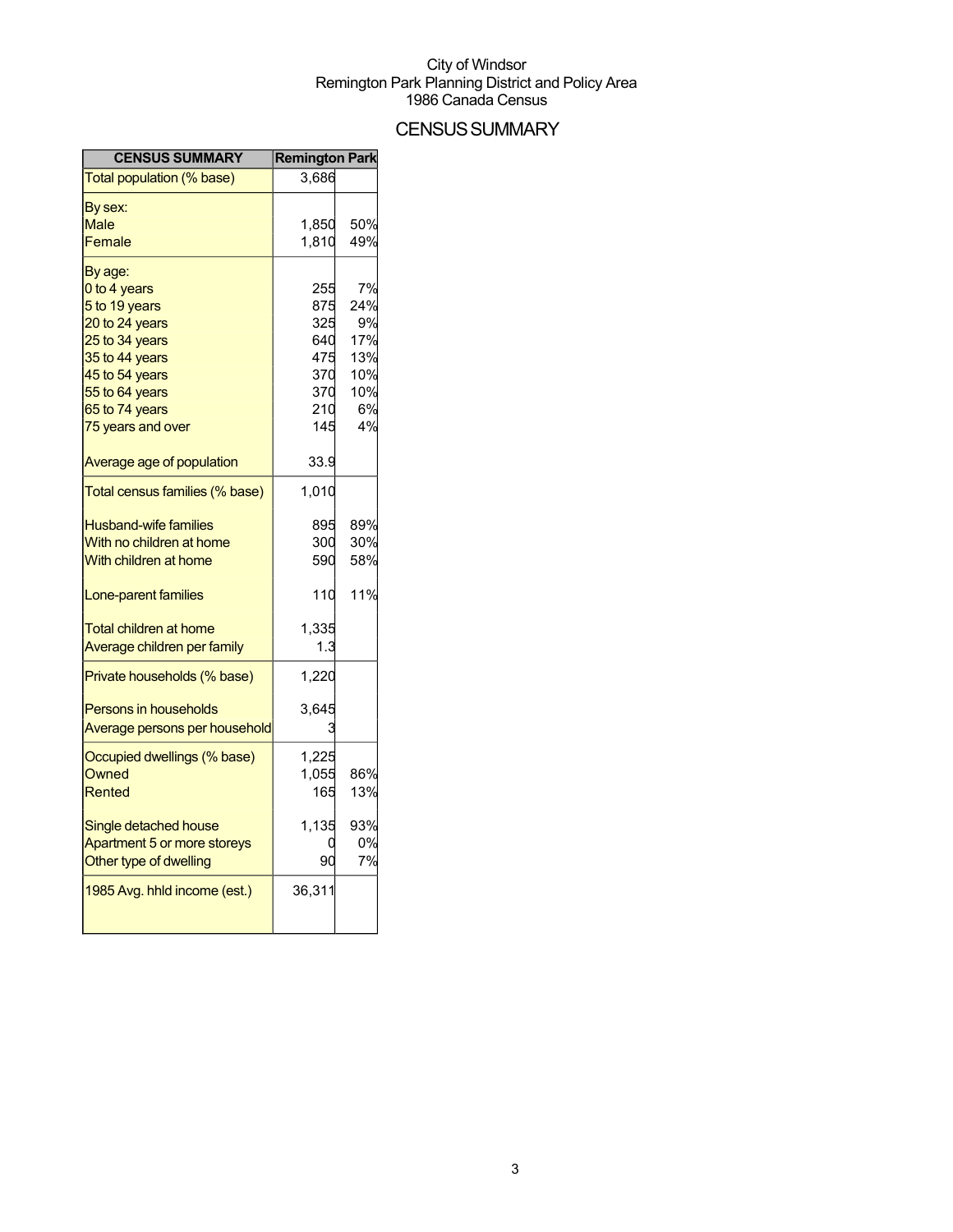## POPULATIONBYAGE

| Total population (% Base)<br>3,686<br>Average age of population<br>33.9<br>By age:<br>7%<br>255<br>$0 - 4$ years<br>285<br>8%<br>5 - 9 years<br>10 - 14 years<br>285<br>8%<br>305<br>8%<br>15 - 19 years<br>325<br>9%<br>20 - 24 years<br>17%<br>25 - 34 years<br>640<br>475<br>13%<br><u>35 - 44 years</u><br>45 - 54 years<br>370<br>10%<br>370<br>10%<br>6%<br>65 - 74 years<br>210<br>4%<br>145<br>1,850<br>50%<br>33<br>By age:<br>4%<br>130<br>0 - 4 years<br>150<br>4%<br>$5 - 9$ years<br>145<br>4%<br>10 - 14 years<br>155<br>4%<br>15 - 19 years<br>165<br>4%<br>20 - 24 years<br>320<br>9%<br>25 - 34 years<br>7%<br>35 - 44 years<br>240<br>45 - 54 years<br>185<br>5%<br>180<br>5%<br>55 - 64 years<br>65 - 74 years<br>3%<br>100<br>2%<br>65<br>49%<br>1,810<br><b>Female population</b><br>34.7 | <b>POPULATION BY AGE Remington Park</b> |
|----------------------------------------------------------------------------------------------------------------------------------------------------------------------------------------------------------------------------------------------------------------------------------------------------------------------------------------------------------------------------------------------------------------------------------------------------------------------------------------------------------------------------------------------------------------------------------------------------------------------------------------------------------------------------------------------------------------------------------------------------------------------------------------------------------------|-----------------------------------------|
|                                                                                                                                                                                                                                                                                                                                                                                                                                                                                                                                                                                                                                                                                                                                                                                                                |                                         |
|                                                                                                                                                                                                                                                                                                                                                                                                                                                                                                                                                                                                                                                                                                                                                                                                                |                                         |
|                                                                                                                                                                                                                                                                                                                                                                                                                                                                                                                                                                                                                                                                                                                                                                                                                |                                         |
|                                                                                                                                                                                                                                                                                                                                                                                                                                                                                                                                                                                                                                                                                                                                                                                                                |                                         |
|                                                                                                                                                                                                                                                                                                                                                                                                                                                                                                                                                                                                                                                                                                                                                                                                                |                                         |
|                                                                                                                                                                                                                                                                                                                                                                                                                                                                                                                                                                                                                                                                                                                                                                                                                |                                         |
|                                                                                                                                                                                                                                                                                                                                                                                                                                                                                                                                                                                                                                                                                                                                                                                                                |                                         |
|                                                                                                                                                                                                                                                                                                                                                                                                                                                                                                                                                                                                                                                                                                                                                                                                                |                                         |
|                                                                                                                                                                                                                                                                                                                                                                                                                                                                                                                                                                                                                                                                                                                                                                                                                |                                         |
|                                                                                                                                                                                                                                                                                                                                                                                                                                                                                                                                                                                                                                                                                                                                                                                                                |                                         |
|                                                                                                                                                                                                                                                                                                                                                                                                                                                                                                                                                                                                                                                                                                                                                                                                                |                                         |
|                                                                                                                                                                                                                                                                                                                                                                                                                                                                                                                                                                                                                                                                                                                                                                                                                | 55 - 64 years                           |
|                                                                                                                                                                                                                                                                                                                                                                                                                                                                                                                                                                                                                                                                                                                                                                                                                |                                         |
|                                                                                                                                                                                                                                                                                                                                                                                                                                                                                                                                                                                                                                                                                                                                                                                                                | 75 years and over                       |
|                                                                                                                                                                                                                                                                                                                                                                                                                                                                                                                                                                                                                                                                                                                                                                                                                | <b>Male population</b>                  |
|                                                                                                                                                                                                                                                                                                                                                                                                                                                                                                                                                                                                                                                                                                                                                                                                                | Average age of males                    |
|                                                                                                                                                                                                                                                                                                                                                                                                                                                                                                                                                                                                                                                                                                                                                                                                                |                                         |
|                                                                                                                                                                                                                                                                                                                                                                                                                                                                                                                                                                                                                                                                                                                                                                                                                |                                         |
|                                                                                                                                                                                                                                                                                                                                                                                                                                                                                                                                                                                                                                                                                                                                                                                                                |                                         |
|                                                                                                                                                                                                                                                                                                                                                                                                                                                                                                                                                                                                                                                                                                                                                                                                                |                                         |
|                                                                                                                                                                                                                                                                                                                                                                                                                                                                                                                                                                                                                                                                                                                                                                                                                |                                         |
|                                                                                                                                                                                                                                                                                                                                                                                                                                                                                                                                                                                                                                                                                                                                                                                                                |                                         |
|                                                                                                                                                                                                                                                                                                                                                                                                                                                                                                                                                                                                                                                                                                                                                                                                                |                                         |
|                                                                                                                                                                                                                                                                                                                                                                                                                                                                                                                                                                                                                                                                                                                                                                                                                |                                         |
|                                                                                                                                                                                                                                                                                                                                                                                                                                                                                                                                                                                                                                                                                                                                                                                                                |                                         |
|                                                                                                                                                                                                                                                                                                                                                                                                                                                                                                                                                                                                                                                                                                                                                                                                                |                                         |
|                                                                                                                                                                                                                                                                                                                                                                                                                                                                                                                                                                                                                                                                                                                                                                                                                |                                         |
|                                                                                                                                                                                                                                                                                                                                                                                                                                                                                                                                                                                                                                                                                                                                                                                                                | 75 years and over                       |
|                                                                                                                                                                                                                                                                                                                                                                                                                                                                                                                                                                                                                                                                                                                                                                                                                |                                         |
|                                                                                                                                                                                                                                                                                                                                                                                                                                                                                                                                                                                                                                                                                                                                                                                                                | Average age of females                  |
|                                                                                                                                                                                                                                                                                                                                                                                                                                                                                                                                                                                                                                                                                                                                                                                                                |                                         |
| 3%<br>125                                                                                                                                                                                                                                                                                                                                                                                                                                                                                                                                                                                                                                                                                                                                                                                                      | By age:                                 |
| 4%<br>135                                                                                                                                                                                                                                                                                                                                                                                                                                                                                                                                                                                                                                                                                                                                                                                                      | 0 - 4 years                             |
| 10 - 14 years<br>140<br>4%                                                                                                                                                                                                                                                                                                                                                                                                                                                                                                                                                                                                                                                                                                                                                                                     | $5 - 9$ years                           |
| 150<br>4%<br>15 - 19 years                                                                                                                                                                                                                                                                                                                                                                                                                                                                                                                                                                                                                                                                                                                                                                                     |                                         |
| 4%<br>160                                                                                                                                                                                                                                                                                                                                                                                                                                                                                                                                                                                                                                                                                                                                                                                                      | 20 - 24 years                           |
| 320<br>9%                                                                                                                                                                                                                                                                                                                                                                                                                                                                                                                                                                                                                                                                                                                                                                                                      | 25 - 34 years                           |
| 6%<br>235                                                                                                                                                                                                                                                                                                                                                                                                                                                                                                                                                                                                                                                                                                                                                                                                      | 35 - 44 years                           |
| 185<br><b>5%</b>                                                                                                                                                                                                                                                                                                                                                                                                                                                                                                                                                                                                                                                                                                                                                                                               | 45 - 54 years                           |
| 5%<br>190                                                                                                                                                                                                                                                                                                                                                                                                                                                                                                                                                                                                                                                                                                                                                                                                      | 55 - 64 years                           |
| 3%<br>110                                                                                                                                                                                                                                                                                                                                                                                                                                                                                                                                                                                                                                                                                                                                                                                                      | 65 - 74 years                           |
| 2%<br>80                                                                                                                                                                                                                                                                                                                                                                                                                                                                                                                                                                                                                                                                                                                                                                                                       | 75 years and over                       |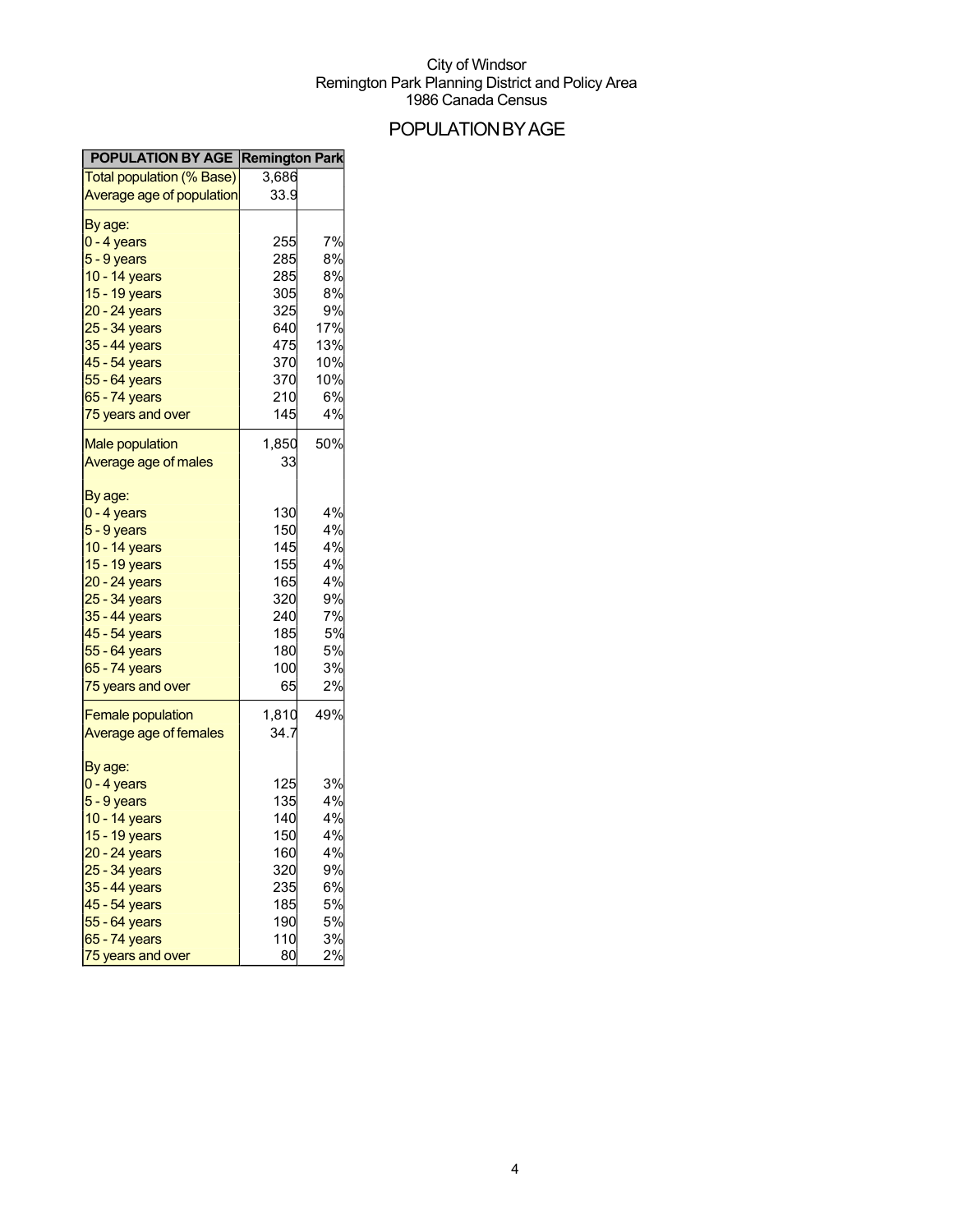## FAMILYSTRUCTURE/CHILDREN

| FAMILT STRUCTURE / CHILDREN ROMINGUM PARK |       |     |
|-------------------------------------------|-------|-----|
| Total census families (% base)            | 1,010 |     |
| By family structure:                      |       |     |
| <b>Total husband-wife families</b>        | 895   | 89% |
| With no children at home                  | 300   | 30% |
| With children at home                     | 590   | 58% |
| 1 child                                   | 200   | 20% |
| 2 children                                | 245   | 24% |
| 3 or more children                        | 155   | 15% |
| Lone-parent families                      | 110   | 11% |
| Lone male parent                          | 20    | 2%  |
| 1 child at home                           | 15    | 1%  |
| 2 children at home                        |       | 0%  |
| 3 or more children at home                |       | 0%  |
| Lone female parent                        | 80    | 8%  |
| 1 child at home                           | 55    | 5%  |
| 2 children at home                        | 30    | 3%  |
| 3 or more children at home                | 10    | 1%  |
| Total children at home (%base)            | 1,335 |     |
| $0 - 5$ years                             | 290   | 22% |
| $6 - 14$ years                            | 500   | 37% |
| 15 - 17 years                             | 165   | 12% |
| 18 - 24 years                             | 275   | 21% |
| 25 years and over                         | 85    | 6%  |
| Average children/family                   | 1.3   |     |

### **FAMILY STRUCTURE / CHILDREN Remington Park**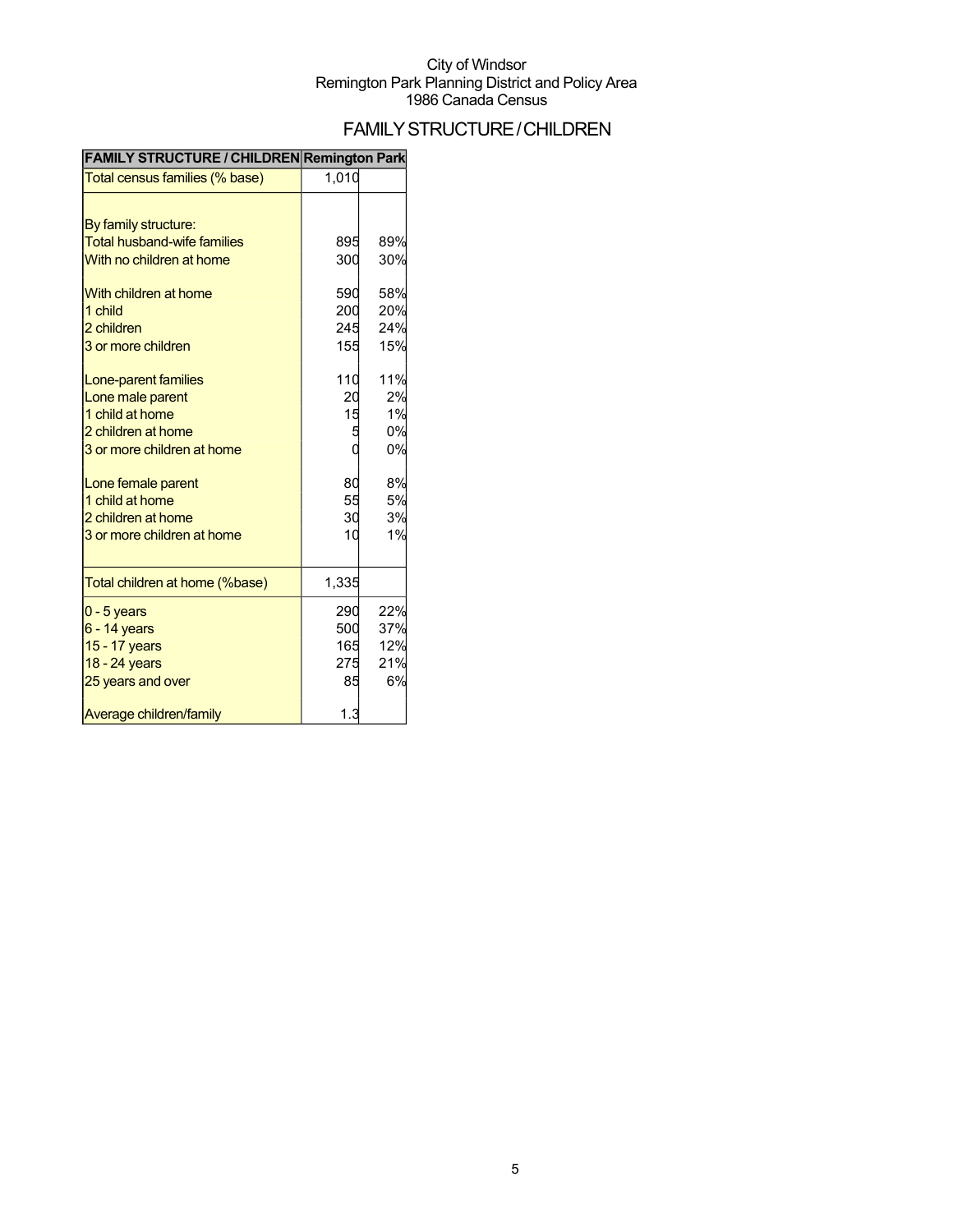## HOUSEHOLDS/MARITALSTATUS

|  | HOUSEHOLDS / MARITAL STATUS Remington Park |  |
|--|--------------------------------------------|--|
|--|--------------------------------------------|--|

| Private households (% base)                                                                                                                                         | 1,220                            |                                |
|---------------------------------------------------------------------------------------------------------------------------------------------------------------------|----------------------------------|--------------------------------|
| By size of household:<br>1 person<br>2 persons<br>3 persons<br>4 - 5 persons<br>6 or more persons                                                                   | 200<br>350<br>230<br>385<br>60   | 16%<br>29%<br>19%<br>32%<br>5% |
| By number of census families:<br>Non-family households<br><b>Family households</b><br>1 census family<br>2 or more census families<br>Persons in private households | 240<br>985<br>965<br>20<br>3,645 | 20%<br>81%<br>79%<br>2%        |
| Average persons per household<br>Census families in private                                                                                                         | 1,010                            |                                |
| households (% base)<br>By size of census family:<br>2 person family<br>3 persons<br>4 persons<br>5 or more persons                                                  | 380<br>225<br>260<br>155         | 38%<br>22%<br>26%<br>15%       |
| Total population (% base)                                                                                                                                           | 3,655                            |                                |
| By marital status, for persons<br>15 years of age and over:<br>Single (never married)<br><b>Married</b><br>Widowed<br><b>Divorced</b><br>Separated                  | 695<br>1,825<br>175<br>85<br>65  | 19%<br>50%<br>5%<br>2%<br>2%   |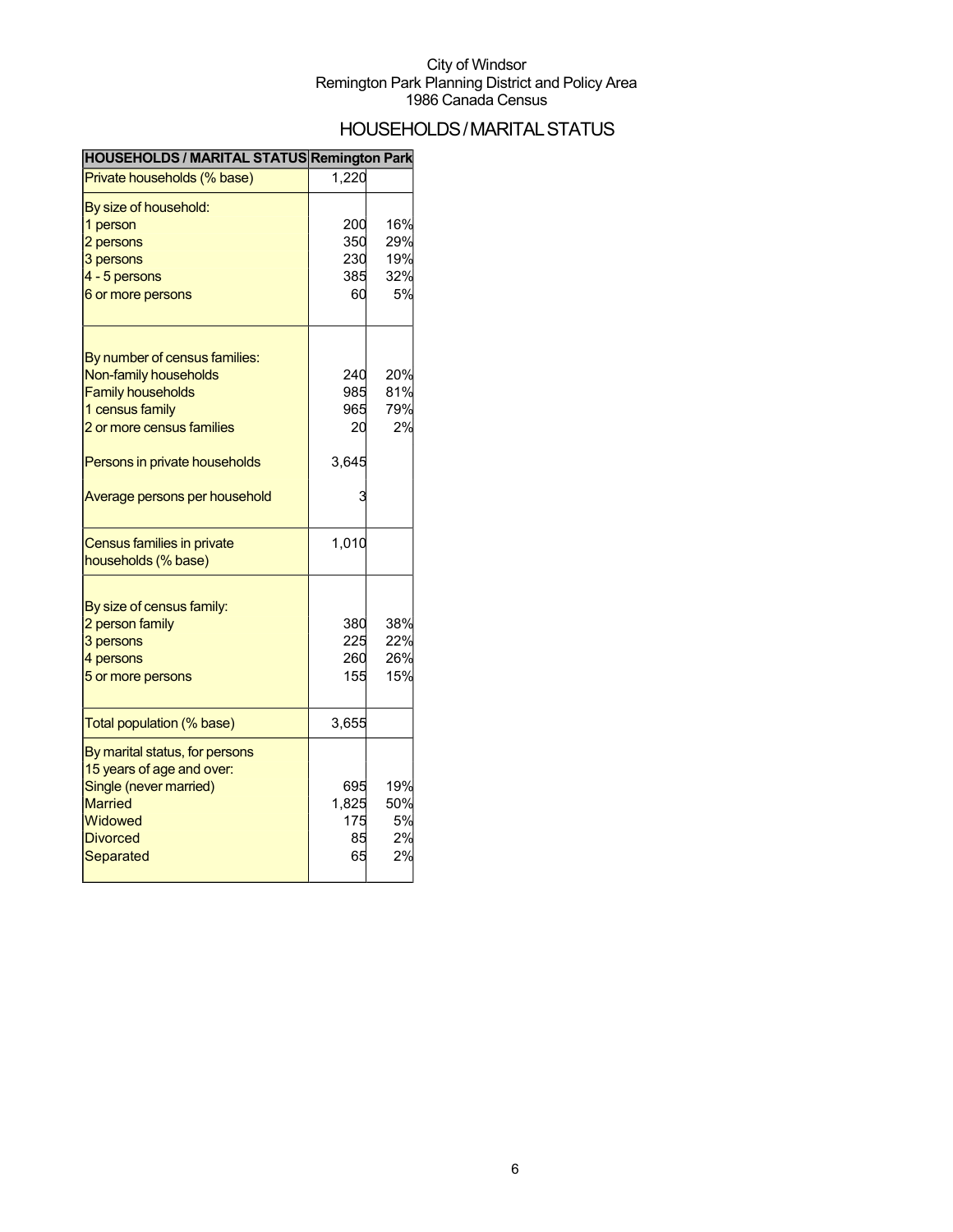## DWELLINGS

| <b>DWELLINGS</b>                                                                                                                                                                       | <b>Remington Park</b>                  |                                           |
|----------------------------------------------------------------------------------------------------------------------------------------------------------------------------------------|----------------------------------------|-------------------------------------------|
| Occupied dwellings (% base)                                                                                                                                                            | 1,225                                  |                                           |
| By tenure:<br>Rented<br>Owned<br><b>On Reserve</b><br>By dwelling type:<br>Single detached house<br>Apartment 5 or more stories<br><b>Movable dwelling</b><br>All other dwelling types | 165<br>1,055<br>1,135<br>90            | 13%<br>86%<br>0%<br>93%<br>0%<br>0%<br>7% |
| By age of dwelling - total<br><b>Constructed before 1946</b><br>1946 - 1960<br>1961 - 1970<br>1971 - 1980<br>1981 - 1986                                                               | 1,225<br>460<br>445<br>85<br>175<br>70 | 38%<br>36%<br>7%<br>14%<br>6%             |
| Dwellings with central heat<br>Gas<br>Electricity<br>Oil<br><b>Other fuels</b>                                                                                                         | 1,155<br>1,125<br>90                   | 94%<br>92%<br>7%<br>0%<br>0%              |
| <b>Tenant occupied households</b><br>With rent $>=$ 30% hhld inc.<br>Owner occupied households                                                                                         | 165<br>55<br>1,040                     | 33%                                       |
| Payments >= 30% hhld. inc.                                                                                                                                                             | 130                                    | 13%                                       |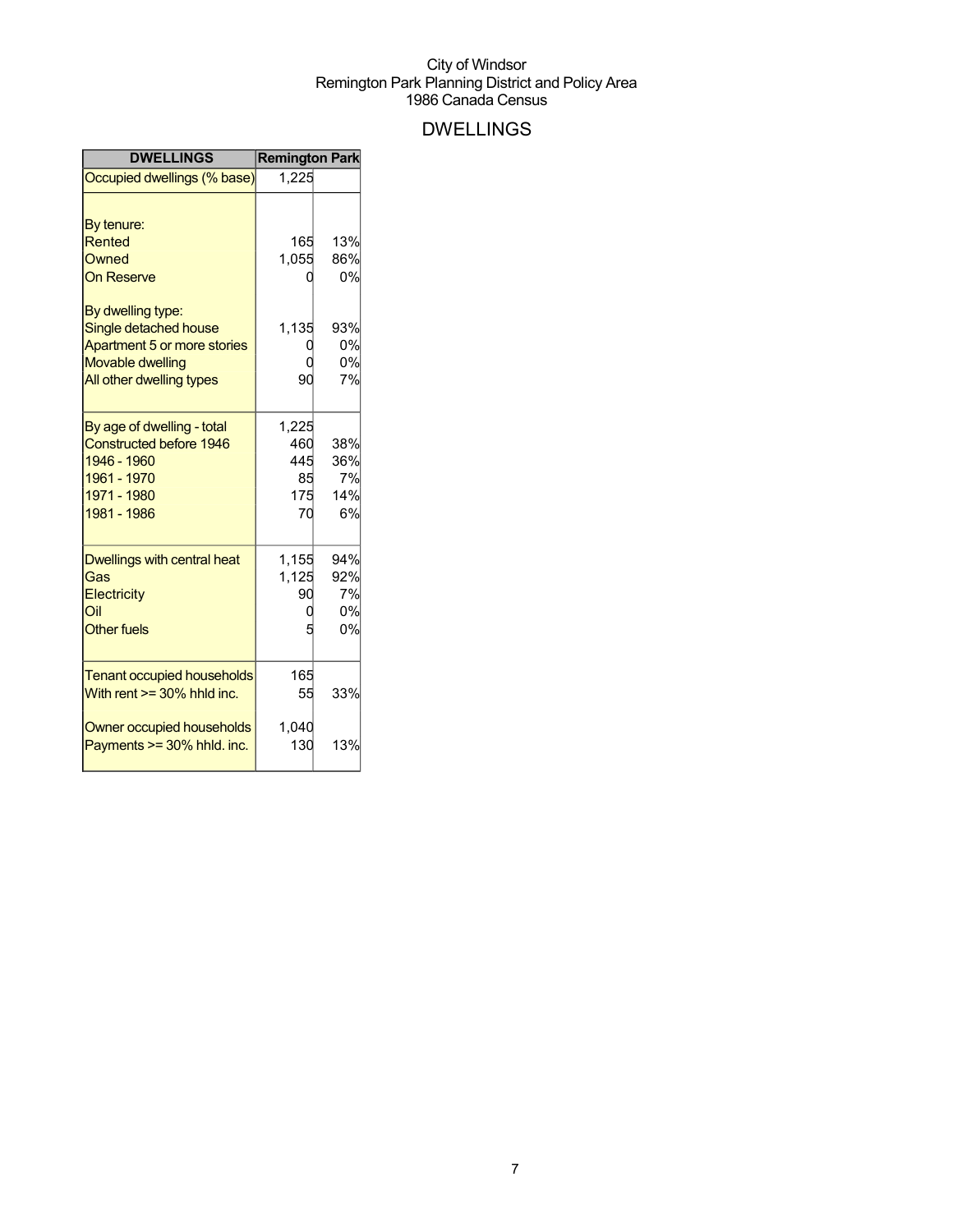## LANGUAGE-MOTHERTONGUE

| <b>LANGUAGE - MOTHER TONGUE Remington Park</b> |       |     |
|------------------------------------------------|-------|-----|
| Total responses (% Base)                       | 3,670 |     |
|                                                |       |     |
| <b>Total single responses</b>                  | 3,395 | 93% |
| <b>Total official languages</b>                | 2,625 | 72% |
| English                                        | 2,460 | 67% |
| French                                         | 165   | 4%  |
|                                                | 770   | 21% |
| <b>Total non-official languages</b><br>German  | 30    | 1%  |
| Chinese                                        |       | 0%  |
| <b>Dutch</b>                                   |       | 0%  |
| <b>Polish</b>                                  | 35    | 1%  |
| <b>Italian</b>                                 | 375   | 10% |
| Portuguese                                     | 20    | 1%  |
| <b>Ukrainian</b>                               | 35    | 1%  |
| Greek                                          | 30    | 1%  |
| Languages other than above                     | 175   | 5%  |
| <b>Total multiple responses</b>                | 275   | 7%  |
|                                                |       |     |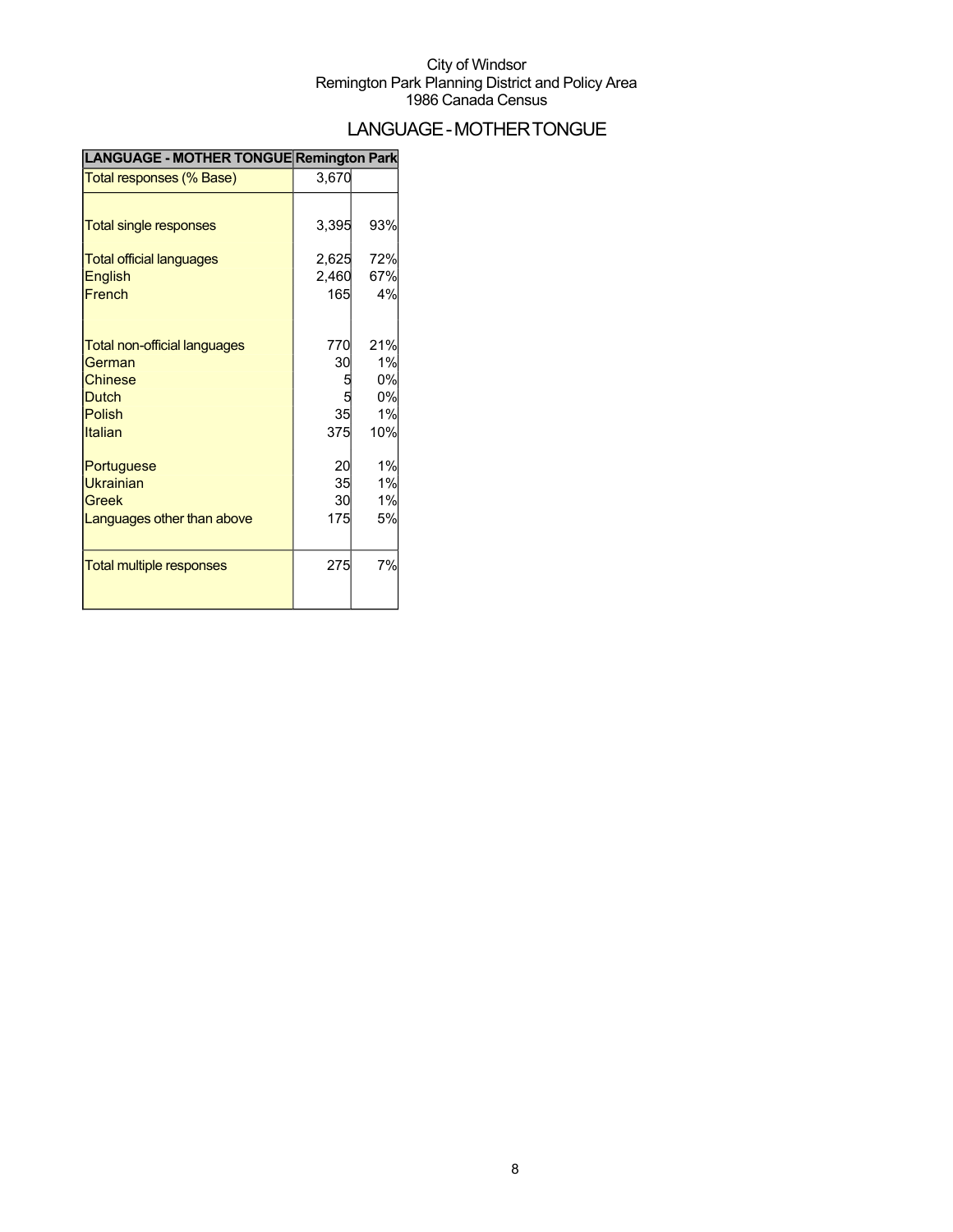## HOME LANGUAGE / ETHNIC ORIGIN

#### **HOME LANGUAGE / ETHNIC ORIGIN Remington Park**

| Total population (% base)                                                                                                                                                                                               | 3,686                                                             |                                                                     |
|-------------------------------------------------------------------------------------------------------------------------------------------------------------------------------------------------------------------------|-------------------------------------------------------------------|---------------------------------------------------------------------|
| By home language:<br><b>Total single response</b><br><b>English</b><br>French<br>Italian<br><b>Chinese</b><br>German<br>Portuguese<br><b>Greek</b><br><b>Other</b><br>Speak more than one language                      | 3,140<br>2,680<br>60<br>205<br>25<br>10<br>10<br>135<br>490       | 85%<br>73%<br>2%<br>6%<br>1%<br>0%<br>0%<br>0%<br>4%<br>13%         |
| By official language:<br><b>English only</b><br><b>French only</b><br><b>Both English and French</b><br><b>Neither English nor French</b>                                                                               | 3,320<br>10<br>255<br>50                                          | 90%<br>0%<br>7%<br>1%                                               |
| By ethnic origin:<br>Single origin<br><b>British</b><br>French<br><b>Aboriginal peoples</b><br>German<br>Italian<br>Ukrainian<br><b>Chinese</b><br>Dutch (Netherlands)<br><b>Other</b><br>Reported more than one origin | 2,355<br>765<br>305<br>C<br>30<br>660<br>50<br>20<br>515<br>1,290 | 64%<br>21%<br>8%<br>0%<br>1%<br>18%<br>1%<br>1%<br>0%<br>14%<br>35% |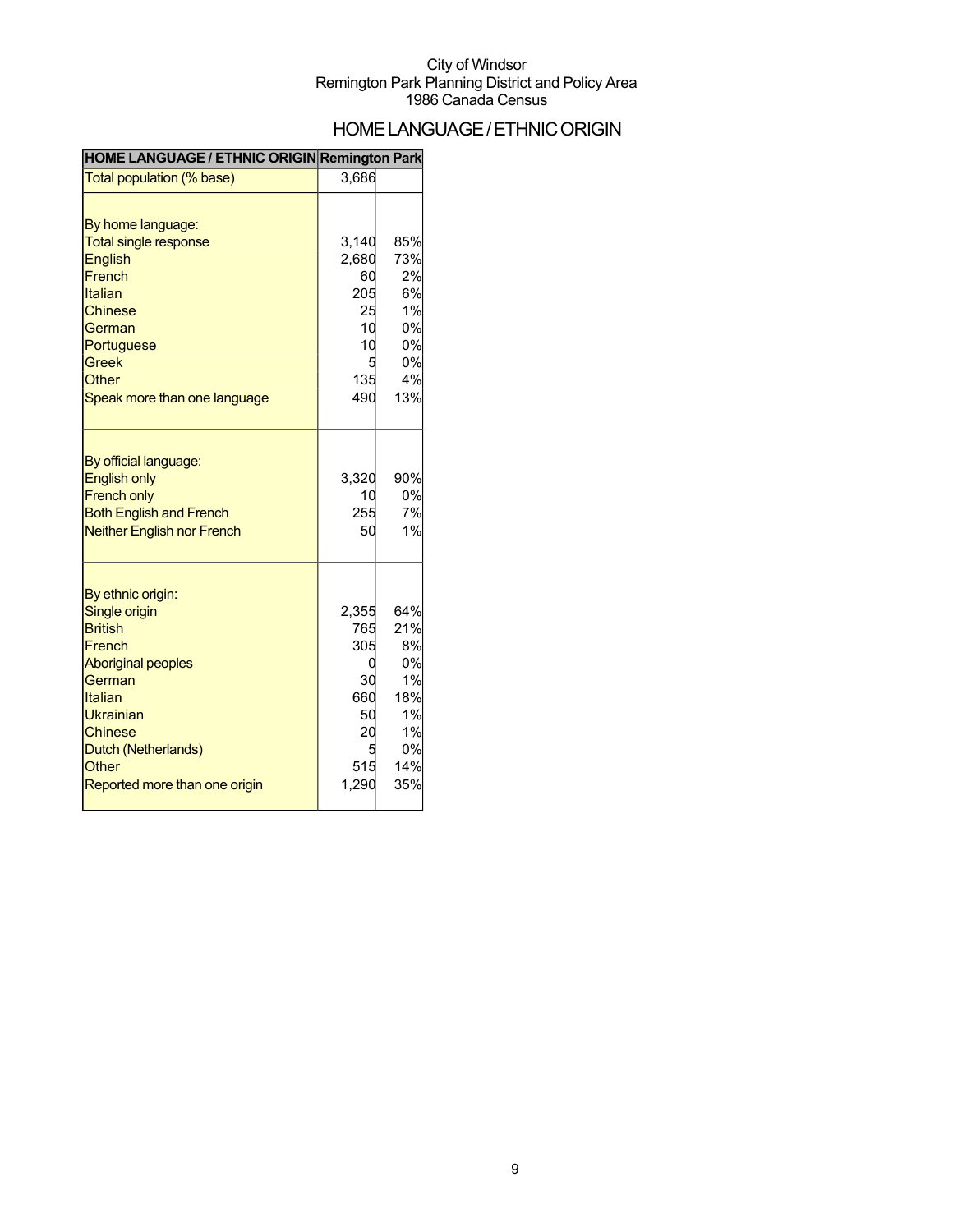### 1985INCOME

| 1985 INCOME                                                | <b>Remington Park</b> |     |
|------------------------------------------------------------|-----------------------|-----|
| Total households (% Base)                                  | 1,230                 |     |
| By household income:                                       |                       |     |
| <b>Negative Income</b>                                     |                       | 0%  |
| $$0 - 9,999$                                               | 110                   | 9%  |
| \$10,000 - 19,999                                          | 170                   | 14% |
| \$20,000 - 29,999                                          | 180                   | 15% |
| \$30,000 - 39,999                                          | 205                   | 17% |
| \$40,000 - 49,999                                          | 195                   | 16% |
| \$50,000 - 59,999                                          | 150                   | 12% |
| \$60,000 - 69,999                                          | 55                    | 4%  |
| \$70,000 - 79,999                                          | 15                    | 1%  |
| \$80,000 - 99,999                                          | 20                    | 2%  |
| \$100,000 and over                                         | 31                    | 3%  |
| Aggr. household income (\$'000)                            | 44,662                |     |
| Average household income \$                                | 36,311                |     |
|                                                            |                       |     |
| Males 15 yrs+ with income                                  | 1,300                 |     |
| Aggregate income (\$'000)                                  | 31,716                |     |
| Average total income \$                                    | 24,397                |     |
| Females 15 yrs+ with income                                | 1,155                 |     |
| Aggregate income (\$'000)                                  | 12,767                |     |
| Average total income \$                                    | 11,054                |     |
|                                                            |                       |     |
| Males 15 yrs+ with employ.inc<br>Aggregate income (\$'000) | 1,110                 |     |
|                                                            | 27,725<br>24,977      |     |
| Average employment income \$                               |                       |     |
| Females 15 yrs+ with emp.inc.                              | 850                   |     |
| Aggregate income (\$'000)                                  | 10,051                |     |
| Average employment income \$                               | 11,825                |     |
| <b>Number of census families</b>                           | 1,005                 |     |
| Aggr. family income (\$'000)                               | 39,828                |     |
|                                                            |                       |     |
| Average family income \$                                   | 39,630                |     |
| Unattached individ. with inc.                              | 255                   |     |
| Aggregate income (\$'000)                                  | 3,561                 |     |
| Average individual income \$                               | 13,965                |     |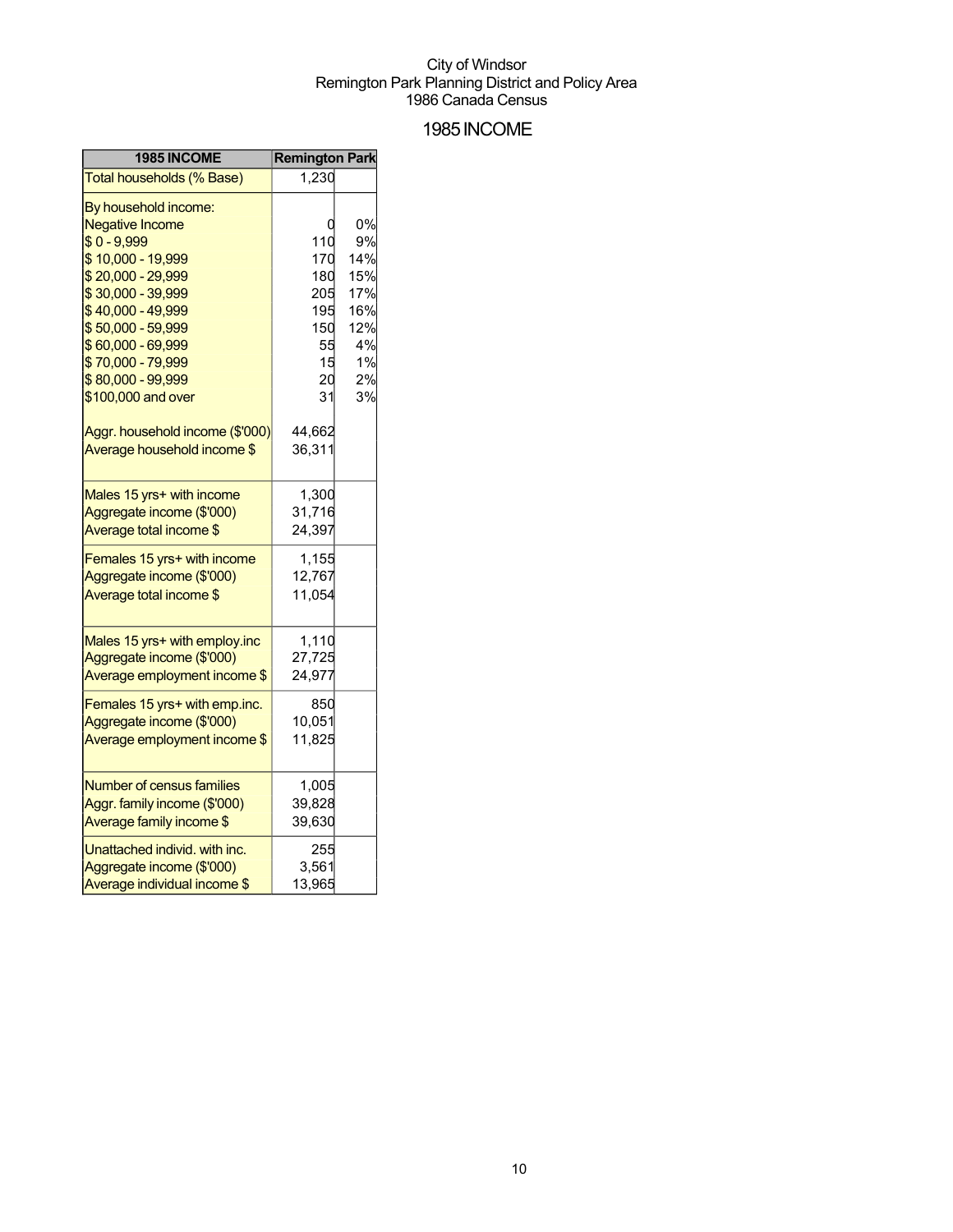## IMMIGRATION/MOBILITY

| <b>IMMIGRATION/MOBILITY Remington Park</b>                                                                                                                                                                                                                                |                                                                             |                                                                    |
|---------------------------------------------------------------------------------------------------------------------------------------------------------------------------------------------------------------------------------------------------------------------------|-----------------------------------------------------------------------------|--------------------------------------------------------------------|
| <b>Total population (% Base)</b>                                                                                                                                                                                                                                          | 3,655                                                                       |                                                                    |
| <u>By citizenship:</u><br>Canadian<br>Other than Canadian                                                                                                                                                                                                                 | 3.440<br>190                                                                | 94%<br>5%                                                          |
| By immigration status:<br>Non-immigrant population<br>Born in province of res.<br>Born in another province<br>Immigrant population<br><b>United States of America</b><br><b>Other Americas</b><br><b>United Kingdom</b><br><b>Other Europe</b><br>Africa<br>Asia<br>Other | 2,525<br>2,310<br>215<br>1,115<br>100<br>35<br>125<br>710<br>0<br>125<br>10 | 69%<br>63%<br>6%<br>31%<br>3%<br>1%<br>3%<br>19%<br>0%<br>3%<br>0% |
| Immigrant population - total                                                                                                                                                                                                                                              | 1,115                                                                       |                                                                    |
| By period of immigration:<br>Before 1946<br>1946 - 1966<br>1967 - 1977<br>1978 - 1982<br>1983 - 1986                                                                                                                                                                      | 110<br>480<br>375<br>100<br>30                                              | 10%<br>43%<br>34%<br>9%<br>3%                                      |
| By age at time of immigration:<br>$0 - 4$ years<br>$5 - 19$ years<br>20 years and over                                                                                                                                                                                    | 160<br>285<br>665                                                           | 14%<br>26%<br>60%                                                  |
| By mobility status:<br>Persons 5 years and over<br>Non-movers (same address)<br><b>Movers</b><br>Non-migrants (same place)<br><b>Migrants</b><br>From same province<br>From other province<br><b>From outside Canada</b>                                                  | 3,385<br>2,160<br>1,225<br>985<br>245<br>155<br>65<br>30                    | 64%<br>36%<br>29%<br>7%<br>5%<br>2%<br>1%                          |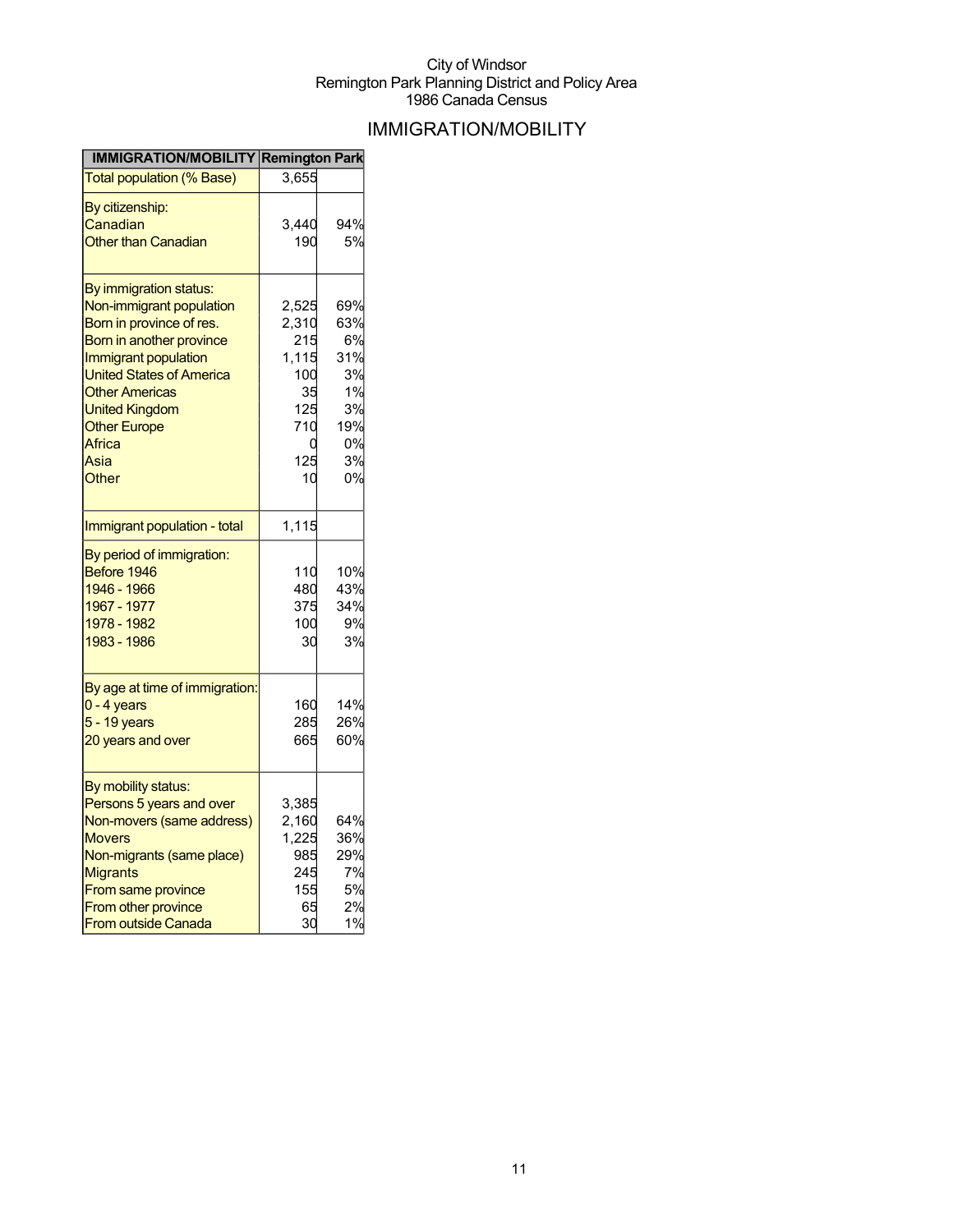## EDUCATION/QUALIFICATIONS

| EDUCATION/QUALIFICATIONS Remington Park               |       |     |
|-------------------------------------------------------|-------|-----|
| Total population 15+ years                            | 2,835 |     |
| By highest level of schooling:<br>Less than grade 9   | 605   | 21% |
| Grade 9 - 13, no sec. cert.                           | 905   | 32% |
| Grade 9 - 13, second. cert.                           | 405   | 14% |
| Trade certificate/diploma                             | 555   | 20% |
| University without degree                             | 225   | 8%  |
| University with degree                                | 125   | 4%  |
| Postsecondary educated<br>population - total (% Base) | 625   |     |
| By field of study:                                    |       |     |
| Male with postsecondary educ.                         | 360   | 58% |
| Education/recreat./counsell.                          | 20    | 3%  |
| Fine and applied arts                                 | 5     | 1%  |
| Humanities & related fields                           | 15    | 2%  |
| Social sciences & rel. field                          |       | 1%  |
| Commerce/management/bus.adm.                          | 30    | 5%  |
| Agricult. & biolog. sciences                          |       | 1%  |
| Engineering & applied scienc                          | 15    | 2%  |
| Technic.& trades (eng & sci)                          | 230   | 37% |
| Health prof. science & tech.                          | C     | 0%  |
| Mathematics & phys. sciences                          |       | 1%  |
| All other                                             | 15    | 2%  |
| Female with postsecond. educ.                         | 265   | 42% |
| Education/recreat./counsell.                          | 35    | 6%  |
| Fine and applied arts                                 | 40    | 6%  |
| Humanities & related fields                           | 15    | 2%  |
| Social sciences & rel. field                          | 15    | 2%  |
| Commerce/management/bus.adm.                          | 85    | 14% |
| Agricult. & biolog. sciences                          | 5     | 1%  |
| Engineering & applied scienc                          | C     | 0%  |
| Technic.& trades (eng & sci)                          | 20    | 3%  |
| Health prof. science & tech.                          | 45    | 7%  |
| Mathematics & phys. sciences                          |       | 1%  |
| All other                                             |       | 0%  |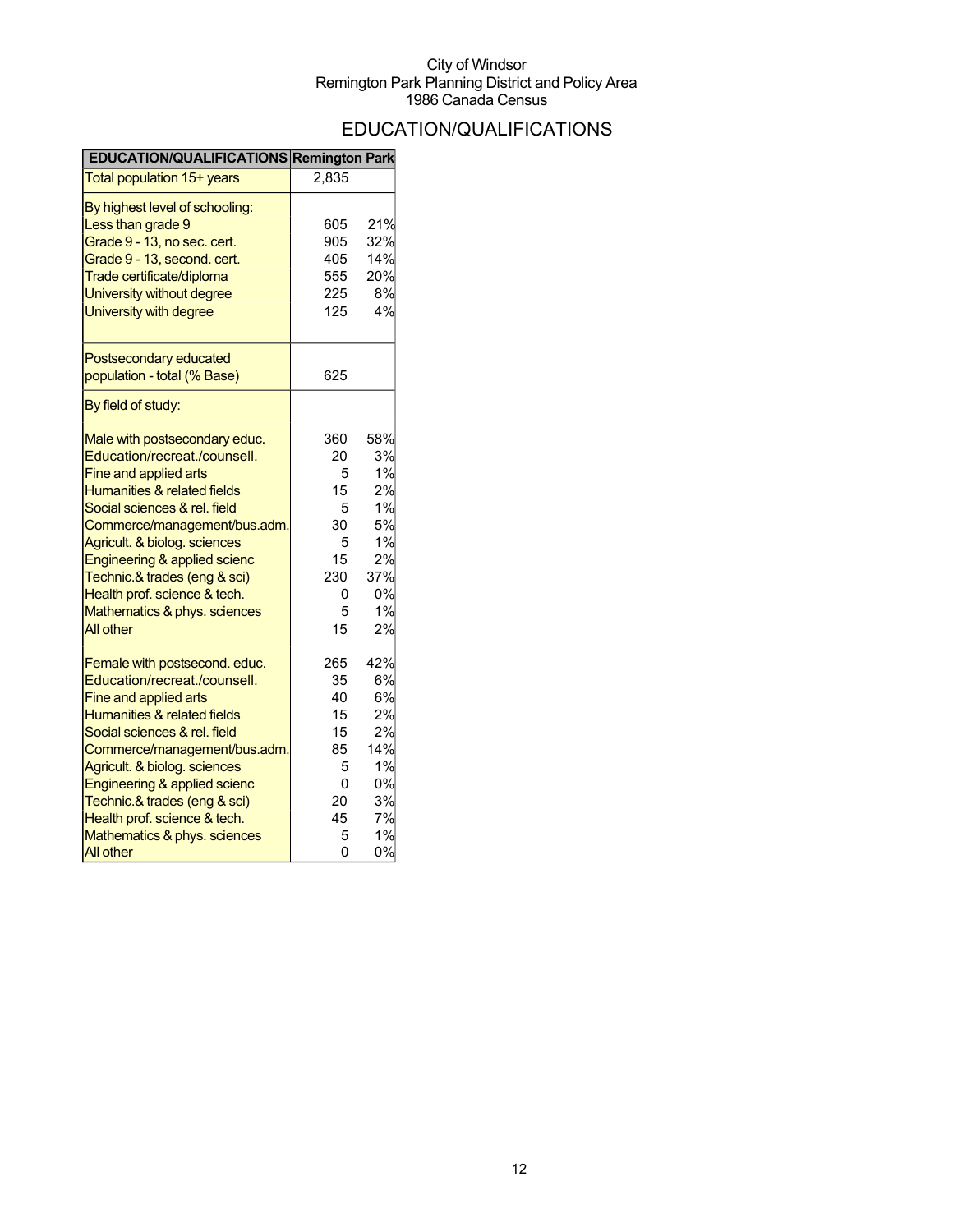## **LABOUR FORCE**

| <b>LABOUR FORCE</b>                                                                                                                                                                 | <b>Remington Park</b>                                  |                                |
|-------------------------------------------------------------------------------------------------------------------------------------------------------------------------------------|--------------------------------------------------------|--------------------------------|
| Total population 15+ years<br>Total labour force 15+ years<br>Employed<br><b>Unemployed</b><br>Persons not in labour force<br><b>Participation rate</b><br><b>Unemployment rate</b> | 2,835<br>1,940<br>1,780<br>170<br>895<br>68.43<br>8.76 | 68%<br>63%<br>6%<br>32%        |
| Male population 15+ years<br><b>Labour force</b><br>Employed<br><b>Unemployed</b><br>Not in labour force<br><b>Participation rate</b><br>Unemployment rate                          | 1,410<br>1,125<br>1,030<br>90<br>295<br>79.79          | 50%<br>40%<br>36%<br>3%<br>10% |
| Female population 15+ years<br><b>Labour force</b><br>Employed<br><b>Unemployed</b><br>Not in labour force<br><b>Participation rate</b><br><b>Unemployment rate</b>                 | 1,425<br>825<br>750<br>80<br>600<br>57.89<br>9.7       | 50%<br>29%<br>26%<br>3%<br>21% |
| Males- all classes of worker<br><b>Paid worker</b><br>Self-employed<br>Females- all classes of worker<br><b>Paid worker</b>                                                         | 1,150<br>1,080<br>10<br>835<br>795<br>15               | 94%<br>1%<br>95%<br>2%         |
| Self-employed                                                                                                                                                                       |                                                        |                                |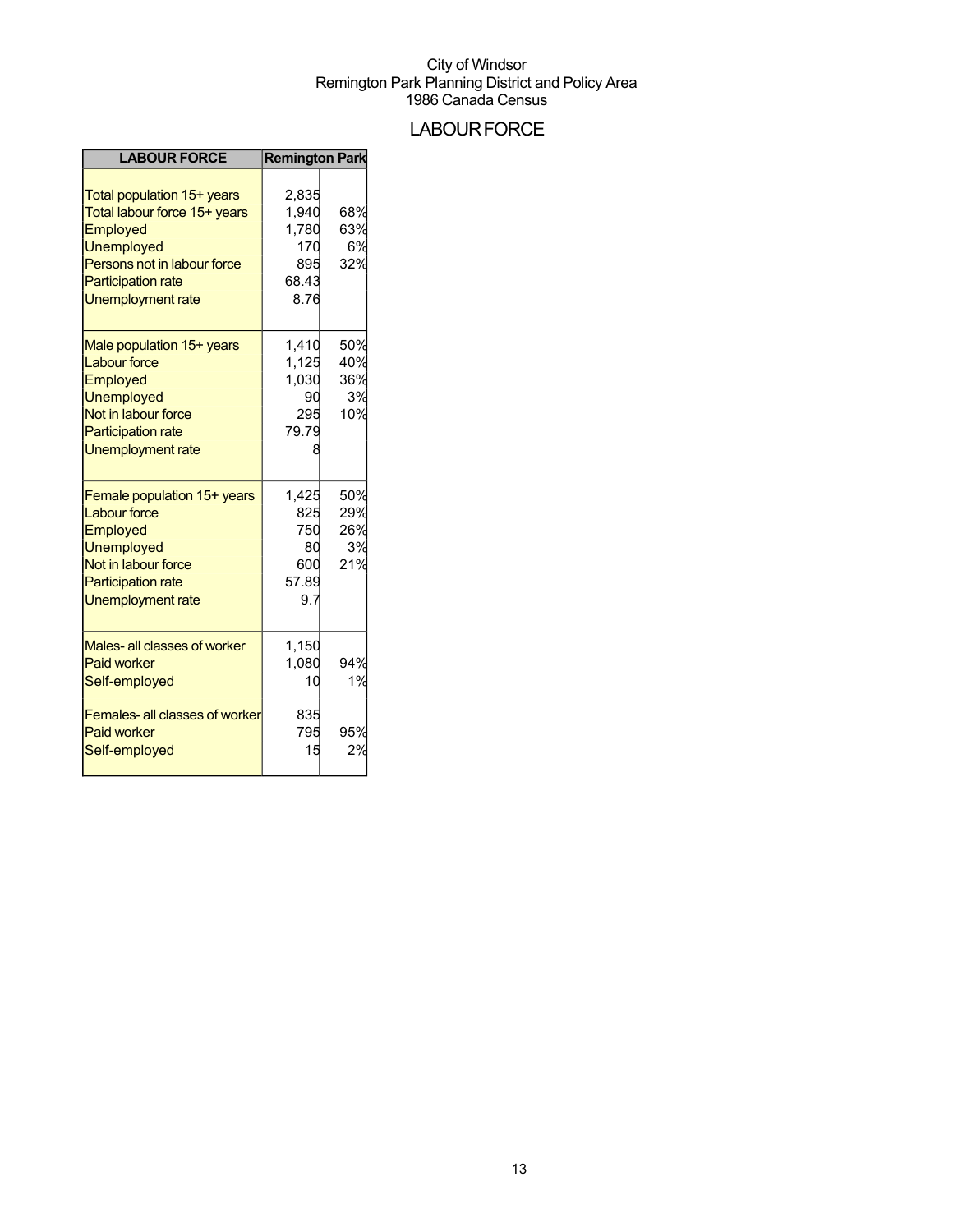## INDUSTRY/OCCUPATION

| <b>INDUSTRY/OCCUPATION Remington Park</b> |       |     |
|-------------------------------------------|-------|-----|
| perienced labour force                    |       |     |
| By Industry: (% Base)                     | 1,910 |     |
| Agricultural & rel.services               |       | 0%  |
| Other primary industries                  |       | 0%  |
| Manufacturing                             | 680   | 36% |
| Construction                              | 165   | 9%  |
| <b>Transportation &amp; storage</b>       | 110   | 6%  |
| Communication & oth. utility              | 5     | 0%  |
| <b>Wholesale trade</b>                    | 50    | 3%  |
| <b>Retail trade</b>                       | 285   | 15% |
| <b>Finance and insurance</b>              | 25    | 1%  |
| Real estate & insur. agents               | 20    | 1%  |
| <b>Business service</b>                   | 80    | 4%  |
| Government service                        | 35    | 2%  |
| <b>Educational service</b>                | 100   | 5%  |
| <b>Health &amp; social service</b>        | 95    | 5%  |
| Accommodation, food, beverag              | 165   | 9%  |
| Other service industries                  | 105   | 5%  |
| <b>Experienced labour force</b>           |       |     |
| by occupation: (% Base)                   | 1,910 |     |
| Managerial, administrative                | 95    | 5%  |
| Nat. science, eng. & math.                | 55    | 3%  |
| Soc. sc., religion & artist.              | 20    | 1%  |
| <b>Teaching &amp; related</b>             | 50    | 3%  |
| <b>Medicine &amp; health</b>              | 65    | 3%  |
| <b>Clerical &amp; related</b>             | 325   | 17% |
| <b>Sales</b>                              | 115   | 6%  |
| Service                                   | 280   | 15% |
| <b>Farming &amp; horticultural</b>        | Ü     | 0%  |
| Other primary industries                  |       | 0%  |
| Processing                                | 50    | 3%  |
| Machining & related                       | 195   | 10% |
| Prod. fabric./assemb./repair              | 360   | 19% |
| <b>Construction trades</b>                | 115   | 6%  |
| Transport equipmnt. operat.               | 100   | 5%  |
| Material handling & related               | 50    | 3%  |
| Oth. crafts & equip. operat.              | 0     | 0%  |
| Occupations not classified                | 50    | 3%  |
|                                           |       |     |